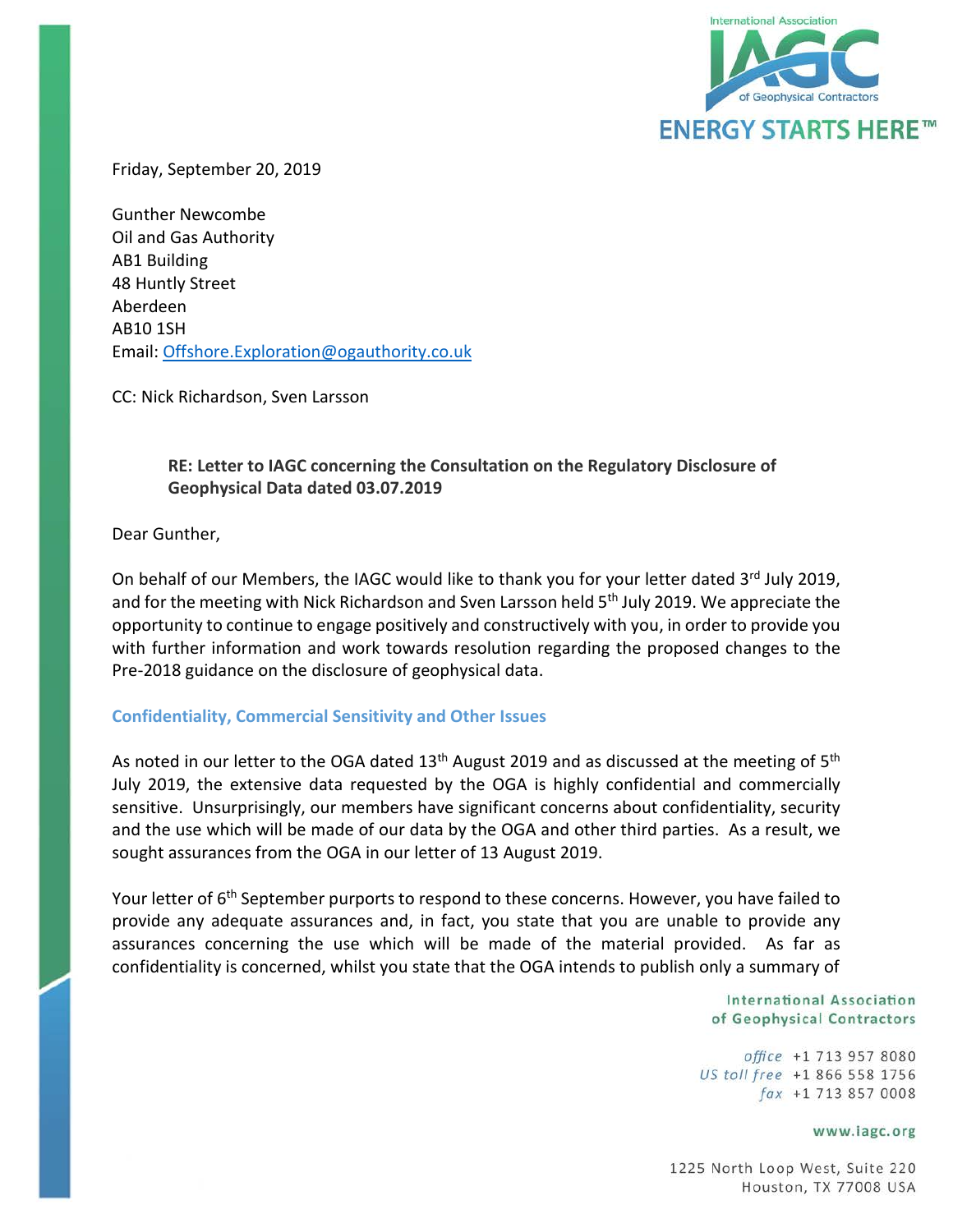the responses to the consultation, you also state that whether information provided by our members is legally confidential is a determination for the OGA to make "bearing in mind the particular facts and circumstances" and state further that any representations made by the IAGC or its members as to why information submitted to the OGA is confidential in nature are not binding. Finally, you state that the OGA is willing, "**as a starting point**", to treat information received from an IAGC member as confidential, and "**generally"** will not disclose that information without first **seeking the views** of the disclosing member on any disclosure. You confirm that the OGA will not disclose such information to the IAGC, or any other IAGC member, without the consent of the disclosing member.

These limited and heavily qualified assurances are wholly inadequate in the circumstances. They provide the IAGC and our members with no comfort that the confidential and/or commercially sensitive information requested by you and provided to you will be kept confidential/secure. You also provide no assurance as to how such information will be used by the OGA.

We also draw your attention to the competition law implications of making such highly sensitive and confidential commercial information widely available to our members, their clients and their competitors globally. We look forward to receiving your comments in this regard.

Clearly, it is entirely a matter for each of our members to weigh up and consider the risks to its business in relation to the disclosure of such information in circumstances where no adequate assurances are given by the OGA and bearing in mind the competition law, intellectual property, contractual and other issues which arise.

In light of the concerns expressed above and previously, we are disappointed by the OGA's response in relation to these issues and would invite the OGA to reconsider its response.

### **Proposed Changes to the Pre-2018 Guidance**

From the letter, and based on the original consultation response submitted by the IAGC, OGA have requested further details regarding the multiclient business model in order to better understand the impacts that the proposed changes are likely to have on our Members' businesses. We would therefore like to take this opportunity to provide a more detailed overview of the multiclient business model, as well as what the IAGC and its Member companies view as the main benefits of acquiring multiclient data. We would also like to reiterate our position regarding the proposed retrospective changes to the Pre-2018 guidance.

The proposed retrospective changes to the Pre-2018 guidance are likely to have a significant detrimental impact on the multiclient business model, as detailed below. In particular, we would like to highlight the following;

• Investment decisions for both acquisition and reprocessing of data have been based on the 2003 Agreement.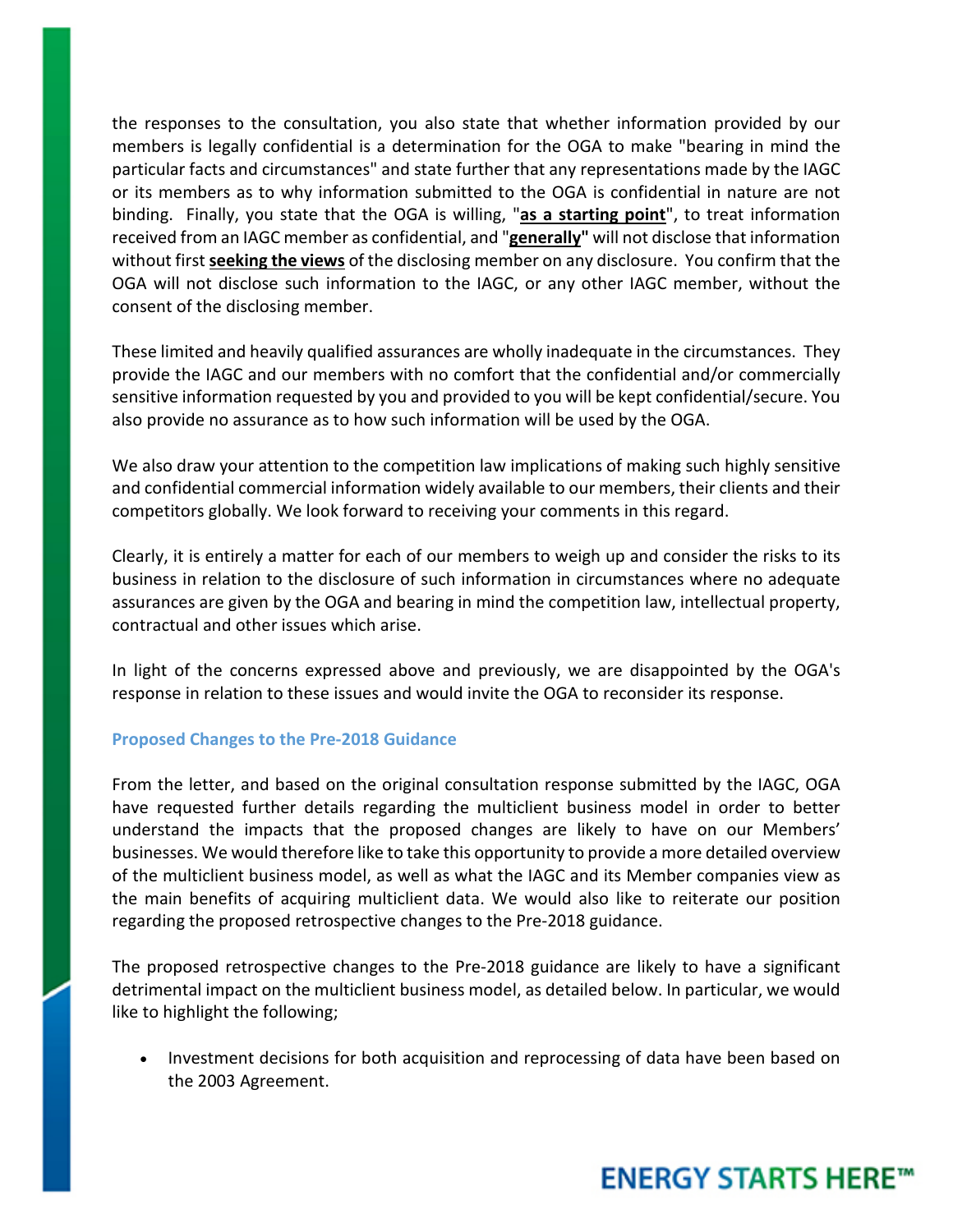- Deviation from the terms agreed in 2003 will adversely impact investment expectations. The revenue from pre-2018 data sales support present investments and should those data sales be negatively impacted, so too will future investment levels.
- The requirement to release field data does not fully recognize the intellectual property value of that data.
- Changes in the 2003 Agreement will impact revenue for all multiclient surveys acquired pre-2018 in the near and/or long term.
- Data release as described will result in the oil industry avoiding accessing commercial data until the value of released data has been exhausted, as has already been evident during the consultation process.

We re-iterate our position that the 2003 Agreement was a binding agreement between the U.K. Government, represented by the then Department for Trade and Industry (DTI) and the IAGC, and which provided certainty regarding the disclosure of multiclient geophysical data on terms that were not those identified within the Model Clauses of the 1998 Petroleum Act. We also wish to reiterate that any proposed retroactive changes to data disclosure guidelines pre-2018 shall be subject to legal challenge. Such a change would have a considerable negative impact on the business of Member companies, all of whom have invested significant capital in support of the OGA's goal of Maximising Economic Recovery (MER). Further, such action would eviscerate the multiclient business model as laid out below, reducing interest in further investment in the U.K., and be at odds with the goals of MER.

### **The Multiclient Business Model**

The licensing of multiclient data has become an integral part of the exploration, development and production process. Worldwide, geophysical companies invest hundreds of millions of dollars annually in this data, and its cumulative value is measured in the billions.

The multiclient business model plays a preeminent role in the exploration industry, delivering powerful insight into the energy resources available beneath the subsurface. Since the government receives a copy of the acquired data, multi-client data acquisition is essential to future policy decisions regarding further energy developments and leasing considerations. Whether through frontier exploration or re-imaging using updated technologies, multi-client seismic surveying provides the necessary information of the subsurface structure to governments. In many instances, it is the first step towards developing new resource plays.

Large multi-client 2D surveys are often acquired in frontier basins and these surveys play a very important role in exploration, providing updated assessments of areas that may or may not hold oil and natural gas reserves and equip decision-makers on how best to utilize those resources. The majority of marine 3D data around the world and a large proportion of the 3D data onshore and in the shallow waters of North America are also acquired as multi-client surveys. These surveys efficiently enable current and future leaseholders to accurately and safely explore and develop energy resources.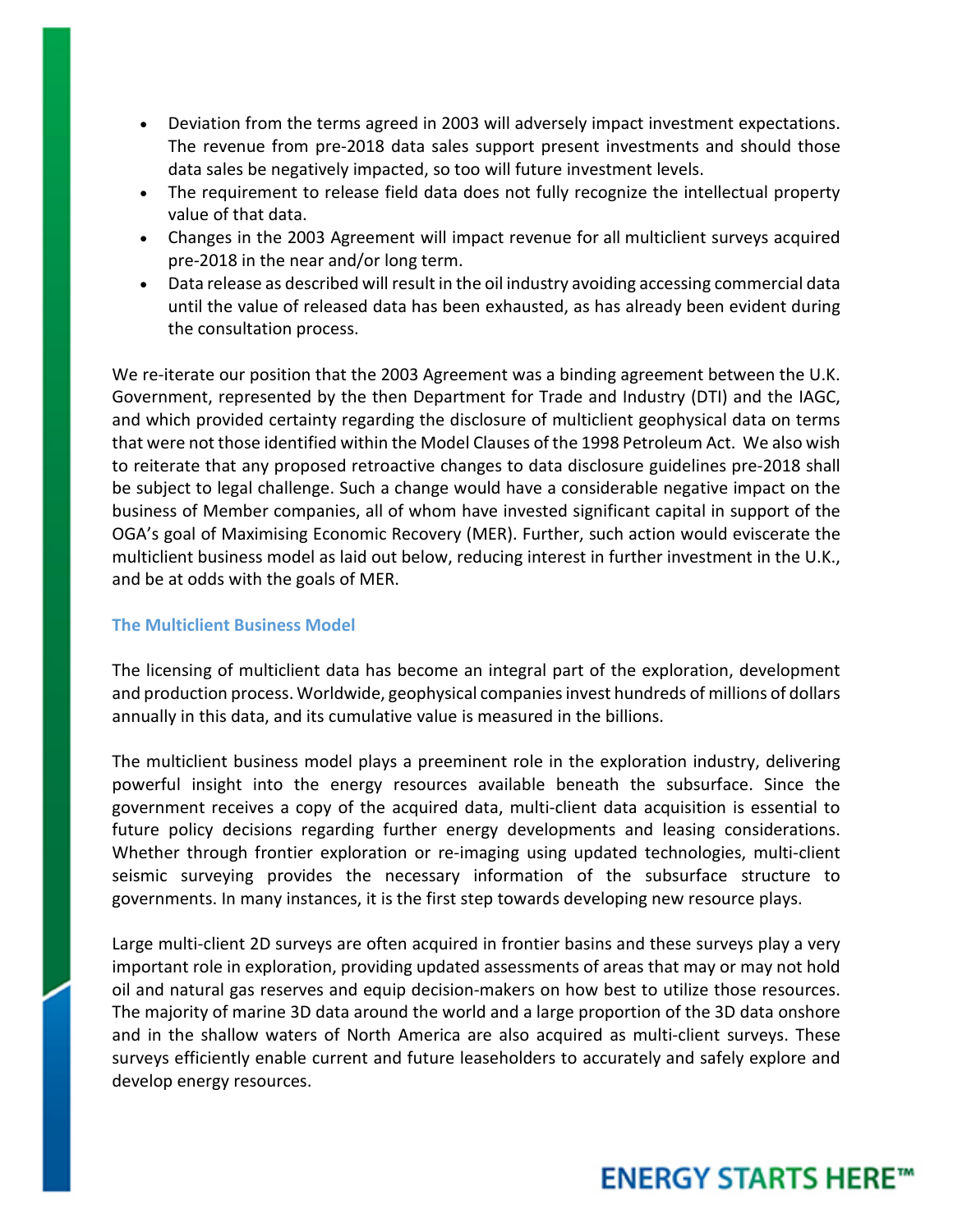Large regional multi-client surveys are beneficial to host countries offering areas for leasing and an economically efficient option for companies exploring for hydrocarbons and will continue to help expedite development of oil and gas reserves around the world. Licensing multi-client data is an excellent, inexpensive way for exploration companies to evaluate the potential oil and gas reserves in under-explored or frontier areas. The competitive markets provide more buyers of multi-client geophysical data. In turn, the multi-client data promote competitive lease sales or licensing rounds and ensure that host governments receive market value for the hydrocarbon resource.

### **Characteristics of a Successful Multi-Client Business Model**

Certain characteristics of the multi-client data licensing business model have stood out in countries around the world which facilitate a successful model for both data providers and host governments to spur exploration. These characteristics provide high levels of open competition which helps to develop more geophysical data for use by the host governments and attract investment for further exploration. **The multi-client business does not operate in some countries due to unfavorable laws, or non-existent laws governing the ownership of the data and exclusivity period.**

The multi-client business model can benefit stakeholders in regions that include some key characteristics:

- Predictability: Licensing rounds or lease sales are held regularly, on schedule, with predetermined areas available for licensing or leasing announced well in advance of each licensing round or lease sale. This allows the geophysical industry time to plan surveys so that data is available in advance of lease sales.
- Lease Sale Interest: Smaller parcels (acreage) are offered for licensing or leasing, thus promoting greater competition for acreage, and greater opportunity to the geophysical provider for cost recovery.
- Frequency: The confidentiality period (sometimes called exclusivity period), or the length of time before the seismic data is made available to the public, for the multi-client geophysical data should be long enough to cover multiple licensing rounds or lease sales, allowing the data owner multiple opportunities to market and license the multi-client geophysical data. During this exclusive period, it is usual that advances in technology will allow for significant improvement of the data through re-processing. If this enhancement of the data also refreshes the exclusive period, the seismic company is further encouraged to maintain the best possible data, benefitting the oil companies and the country.
- Intellectual Property Value Recognition: At the expiry of the confidentiality period, only the processed data is available for release to the public. Field data can continue to be licensed and reprocessed to attract further investment and interest to the lease areas.
- Regulatory Certainty: Government regulations must be clear and concise including mitigation measures and environmental programs which commensurate to the applicable risks, derived from the best available science.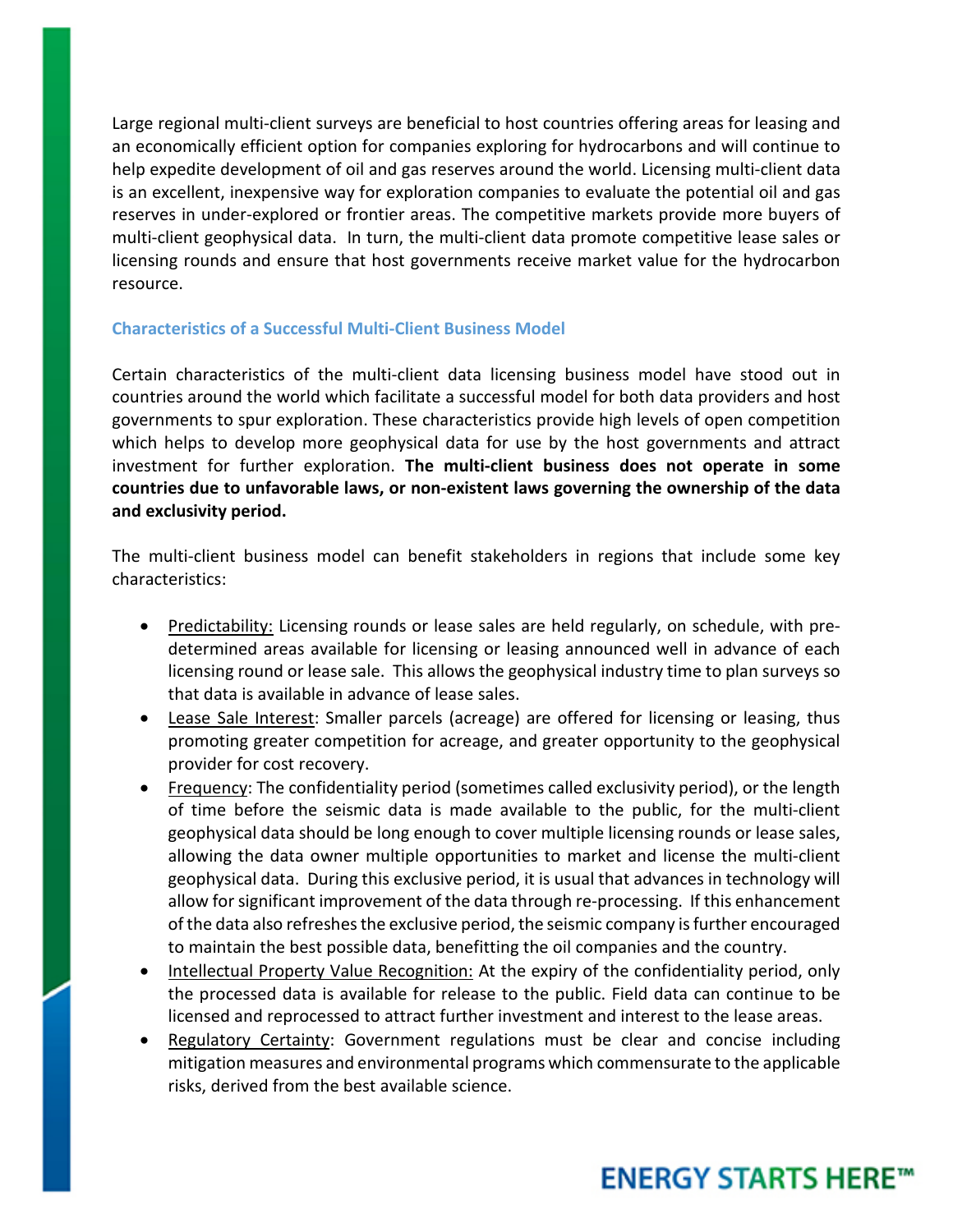Specifically, in relation to the UK, we agree that more and better data is needed in order to facilitate the continued search for petroleum resources and work towards the goals of MER. We believe that a sustainable multiclient business model, benefitting from the characteristics outlined can provide the necessary advantages to E&P. The principle benefits to all stakeholders of the multiclient business model are summarized in Table 1, below.

| Table 1; Main benefits of the multiclient business model |  |  |  |  |  |
|----------------------------------------------------------|--|--|--|--|--|
|----------------------------------------------------------|--|--|--|--|--|

| <b>STAKEHOLDER</b>     | BENEFITS OF MULTI-CLIENT BUSINESS MODEL                                                                                                                                                    |
|------------------------|--------------------------------------------------------------------------------------------------------------------------------------------------------------------------------------------|
| <b>E&amp;P Company</b> | Data coverage over a much larger area compared to proprietary<br>$\bullet$<br>seismic acquisition, providing a larger area to consider, in turn<br>increasing chances of success           |
|                        | Access to high quality data at rates typically lower than exclusive<br>$\bullet$<br>proprietary ownership                                                                                  |
|                        | Allows company to prospect on trend or regional basis - facilitating<br>$\bullet$<br>higher exploration and development success rates                                                      |
|                        | Ability to "ramp up" knowledge base very quickly using available<br>"off the shelf" data. Data available prior to licensing rounds can<br>accelerate drilling by at least 6 months         |
|                        | Lowers the economic hurdles to exploring and producing oil and<br>$\bullet$<br>gas, therefore allowing smaller E&P companies access and entry to<br>riskier and often more expensive plays |
|                        | More oil companies are provided with the opportunity to invest in<br>$\bullet$<br>exploration, with different models being created, again increasing<br>the chance of success              |
|                        | Improves the efficiency of E&P investments, resulting in more<br>$\bullet$<br>investments                                                                                                  |
|                        | Reduced risk associated with survey permissions, acquisition and<br>data processing                                                                                                        |
|                        | Continued investment by MC companies, providing enhanced<br>$\bullet$<br>technology for acquisition and processing resulting in improved<br>data quality                                   |
| <b>Host Government</b> | Lower barriers to entry for E&P companies thus promoting more<br>$\bullet$<br>active and competitive licensing rounds                                                                      |
|                        | Rapid and efficient development of reserves<br>$\bullet$                                                                                                                                   |
|                        | Provides data to make decisions about operational matters<br>$\bullet$                                                                                                                     |
|                        | Provides opportunity to create subsurface maps that can help in the<br>$\bullet$<br>stewardship of the natural resources                                                                   |
|                        | Increased access to new technology; key in developing new<br>$\bullet$<br>discoveries and maximizing recovery from existing discoveries                                                    |
|                        | Efficient and safe handling of seismic data                                                                                                                                                |